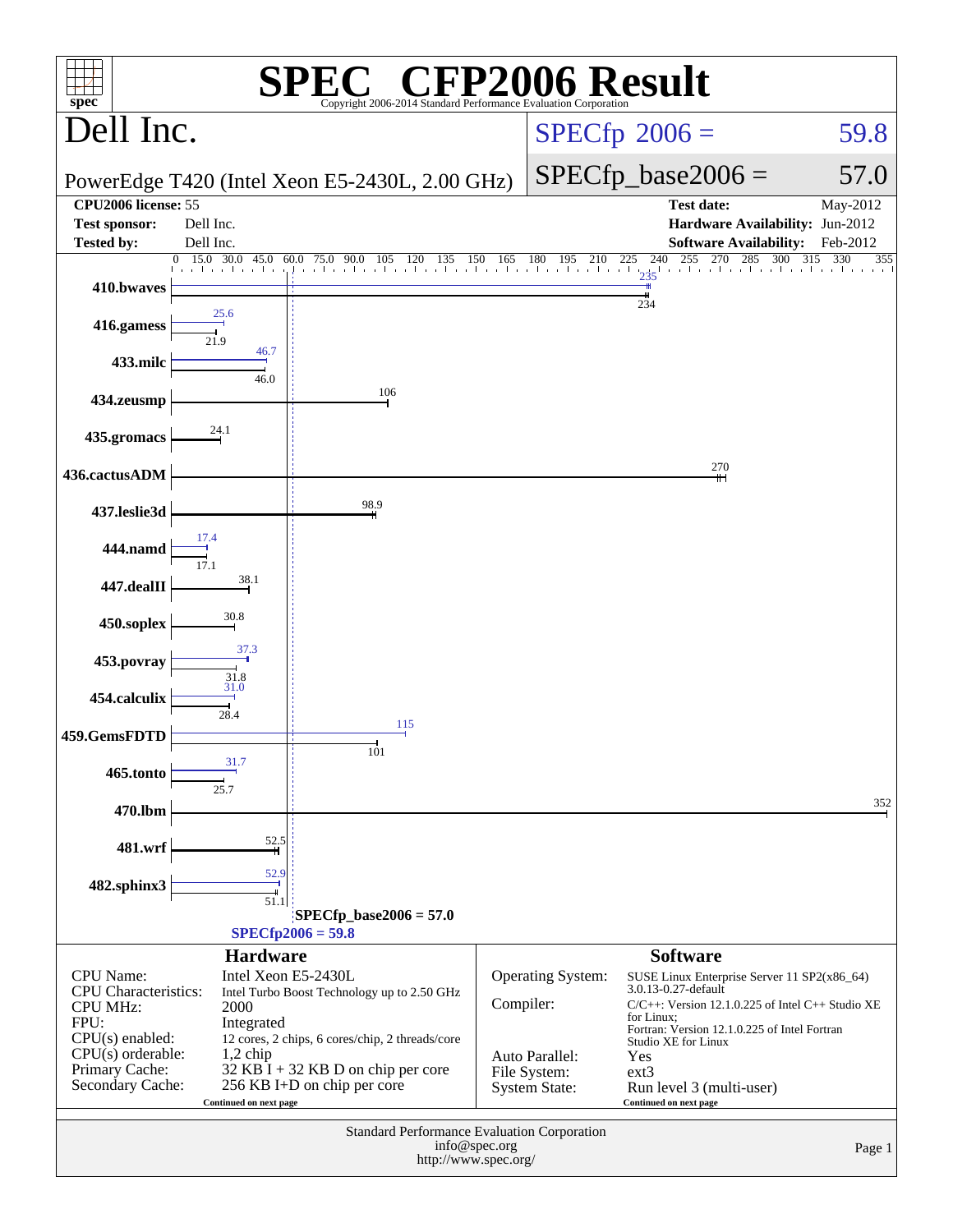# Dell Inc.

# $SPECfp2006 = 59.8$  $SPECfp2006 = 59.8$

PowerEdge T420 (Intel Xeon E5-2430L, 2.00 GHz)

 $SPECfp\_base2006 = 57.0$ 

| CPU <sub>2006</sub> license: 55      |                                                                                                                    |                                                            | <b>Test date:</b><br>May-2012             |
|--------------------------------------|--------------------------------------------------------------------------------------------------------------------|------------------------------------------------------------|-------------------------------------------|
| <b>Test sponsor:</b>                 | Dell Inc.                                                                                                          |                                                            | <b>Hardware Availability: Jun-2012</b>    |
| <b>Tested by:</b>                    | Dell Inc.                                                                                                          |                                                            | <b>Software Availability:</b><br>Feb-2012 |
| L3 Cache:<br>Other Cache:<br>Memory: | 15 MB I+D on chip per chip<br>None<br>96 GB (12 x 8 GB 2Rx4 PC3-12800R-11, ECC, running<br>at $1333 \text{ MHz}$ ) | <b>Base Pointers:</b><br>Peak Pointers:<br>Other Software: | 64-bit<br>$32/64$ -bit<br>None            |
| Disk Subsystem:<br>Other Hardware:   | 1 x 300 GB 15000 RPM SAS<br>None                                                                                   |                                                            |                                           |

| Other Hardware:   |                | <b>INOIIE</b> |                |       |                      |       |                |              |                |              |                |              |
|-------------------|----------------|---------------|----------------|-------|----------------------|-------|----------------|--------------|----------------|--------------|----------------|--------------|
|                   |                |               |                |       | <b>Results Table</b> |       |                |              |                |              |                |              |
|                   |                |               | <b>Base</b>    |       |                      |       | <b>Peak</b>    |              |                |              |                |              |
| <b>Benchmark</b>  | <b>Seconds</b> | Ratio         | <b>Seconds</b> | Ratio | <b>Seconds</b>       | Ratio | <b>Seconds</b> | <b>Ratio</b> | <b>Seconds</b> | <b>Ratio</b> | <b>Seconds</b> | <b>Ratio</b> |
| 410.bwaves        | 58.3           | 233           | 57.9           | 235   | 58.1                 | 234   | 57.9           | 235          | 58.1           | 234          | 57.7           | 235          |
| 416.gamess        | 895            | 21.9          | 899            | 21.8  | 892                  | 21.9  | 758            | 25.8         | 766            | 25.6         | 766            | 25.5         |
| 433.milc          | 200            | 46.0          | 200            | 45.9  | 200                  | 46.0  | 197            | 46.7         | 197            | 46.7         | 197            | 46.7         |
| $434$ . zeusmp    | 85.9           | 106           | 85.7           | 106   | 85.5                 | 106   | 85.9           | 106          | 85.7           | 106          | 85.5           | 106          |
| $435$ .gromacs    | 296            | 24.1          | 296            | 24.1  | 296                  | 24.1  | 296            | 24.1         | 296            | 24.1         | 296            | 24.1         |
| 436.cactusADM     | 44.2           | 270           | 44.4           | 269   | 43.8                 | 273   | 44.2           | 270          | 44.4           | 269          | 43.8           | 273          |
| 437.leslie3d      | 95.1           | 98.9          | 95.3           | 98.7  | 93.7                 | 100   | 95.1           | 98.9         | 95.3           | 98.7         | 93.7           | 100          |
| 444.namd          | 470            | 17.1          | 470            | 17.1  | 469                  | 17.1  | 462            | 17.4         | 462            | 17.4         | 462            | 17.4         |
| $447$ .dealII     | 300            | 38.2          | 303            | 37.8  | 300                  | 38.1  | 300            | 38.2         | 303            | 37.8         | 300            | <u>38.1</u>  |
| $450$ .soplex     | 271            | 30.8          | 271            | 30.8  | 271                  | 30.8  | 271            | 30.8         | 271            | 30.8         | 271            | 30.8         |
| 453.povray        | 167            | 31.8          | 167            | 31.8  | 169                  | 31.5  | 143            | 37.3         | 143            | 37.1         | 142            | 37.6         |
| 454.calculix      | 293            | 28.1          | 290            | 28.5  | 290                  | 28.4  | 267            | 30.9         | 266            | 31.0         | 267            | 31.0         |
| 459.GemsFDTD      | 105            | 101           | 105            | 101   | 105                  | 101   | 92.2           | 115          | 92.4           | 115          | 92.2           | 115          |
| $465$ .tonto      | 384            | 25.6          | 383            | 25.7  | 383                  | 25.7  | 310            | 31.7         | 312            | 31.6         | 310            | 31.8         |
| 470.1bm           | 39.0           | 352           | 39.0           | 352   | 39.0                 | 352   | 39.0           | 352          | 39.0           | 352          | 39.0           | 352          |
| 481.wrf           | 221            | 50.6          | 212            | 52.6  | 213                  | 52.5  | 221            | 50.6         | 212            | 52.6         | 213            | 52.5         |
| $482$ .sphinx $3$ | 383            | 50.9          | 374            | 52.1  | 382                  | 51.1  | 370            | 52.7         | 368            | 53.0         | 368            | 52.9         |

Results appear in the [order in which they were run.](http://www.spec.org/auto/cpu2006/Docs/result-fields.html#RunOrder) Bold underlined text [indicates a median measurement.](http://www.spec.org/auto/cpu2006/Docs/result-fields.html#Median)

### **[Operating System Notes](http://www.spec.org/auto/cpu2006/Docs/result-fields.html#OperatingSystemNotes)**

Stack size set to unlimited using "ulimit -s unlimited"

### **[Platform Notes](http://www.spec.org/auto/cpu2006/Docs/result-fields.html#PlatformNotes)**

 CPU Power Management set to Maximum Performance Memory Frequency set to Maximum Performance Turbo Boost set to Enabled C States/C1E set to Enabled Sysinfo program /root/CPU2006-1.2/config/sysinfo.rev6800 \$Rev: 6800 \$ \$Date:: 2011-10-11 #\$ 6f2ebdff5032aaa42e583f96b07f99d3 running on linux-316h Tue May 29 18:07:08 2012

This section contains SUT (System Under Test) info as seen by

Continued on next page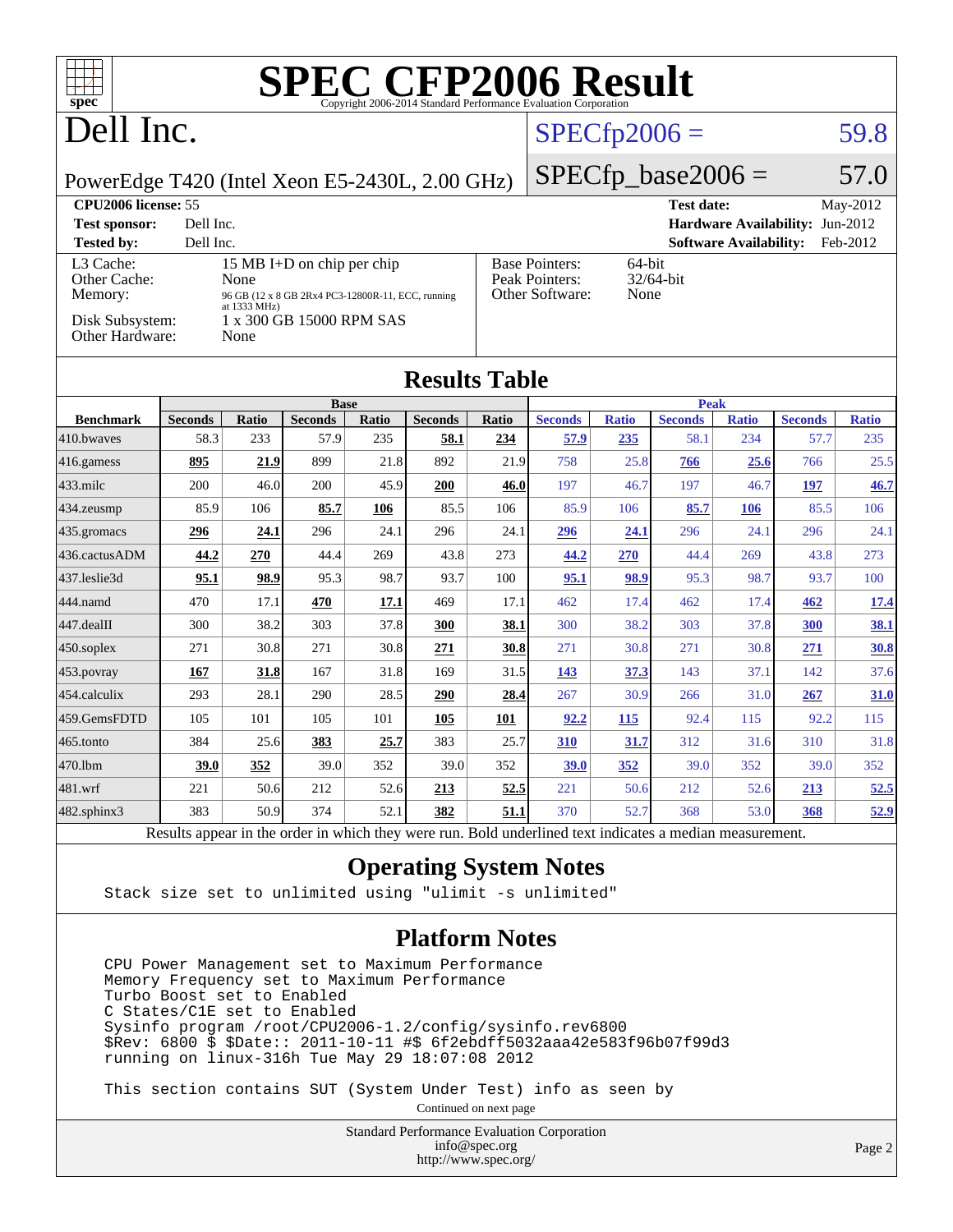

Dell Inc.

 $SPECTp2006 = 59.8$ 

PowerEdge T420 (Intel Xeon E5-2430L, 2.00 GHz)

**[Tested by:](http://www.spec.org/auto/cpu2006/Docs/result-fields.html#Testedby)** Dell Inc. **[Software Availability:](http://www.spec.org/auto/cpu2006/Docs/result-fields.html#SoftwareAvailability)** Feb-2012

**[CPU2006 license:](http://www.spec.org/auto/cpu2006/Docs/result-fields.html#CPU2006license)** 55 **[Test date:](http://www.spec.org/auto/cpu2006/Docs/result-fields.html#Testdate)** May-2012 **[Test sponsor:](http://www.spec.org/auto/cpu2006/Docs/result-fields.html#Testsponsor)** Dell Inc. **[Hardware Availability:](http://www.spec.org/auto/cpu2006/Docs/result-fields.html#HardwareAvailability)** Jun-2012

 $SPECTp\_base2006 = 57.0$ 

### **[Platform Notes \(Continued\)](http://www.spec.org/auto/cpu2006/Docs/result-fields.html#PlatformNotes)**

 some common utilities. To remove or add to this section, see: <http://www.spec.org/cpu2006/Docs/config.html#sysinfo> From /proc/cpuinfo model name : Intel(R) Xeon(R) CPU E5-2430L 0 @ 2.00GHz 2 "physical id"s (chips) 24 "processors" cores, siblings (Caution: counting these is hw and system dependent. The following excerpts from /proc/cpuinfo might not be reliable. Use with caution.) cpu cores : 6 siblings : 12 physical 0: cores 0 1 2 3 4 5 physical 1: cores 0 1 2 3 4 5 cache size : 15360 KB From /proc/meminfo MemTotal: 98994188 kB HugePages\_Total: 0<br>Hugepagesize: 2048 kB Hugepagesize: /usr/bin/lsb\_release -d SUSE Linux Enterprise Server 11 (x86\_64) From /etc/\*release\* /etc/\*version\* SuSE-release: SUSE Linux Enterprise Server 11 (x86\_64) VERSION = 11 PATCHLEVEL = 2 uname -a: Linux linux-316h 3.0.13-0.27-default #1 SMP Wed Feb 15 13:33:49 UTC 2012 (d73692b) x86\_64 x86\_64 x86\_64 GNU/Linux run-level 3 May 29 10:07 last=S SPEC is set to: /root/CPU2006-1.2<br>Filesystem Type Size Use Filesystem Type Size Used Avail Use% Mounted on /dev/sda2 ext3 271G 122G 135G 48% / Additional information from dmidecode: (End of data from sysinfo program) **[General Notes](http://www.spec.org/auto/cpu2006/Docs/result-fields.html#GeneralNotes)**

Environment variables set by runspec before the start of the run: KMP\_AFFINITY = "granularity=fine,scatter" LD\_LIBRARY\_PATH = "/root/CPU2006-1.2/libs/32:/root/CPU2006-1.2/libs/64" OMP NUM THREADS = "12"

Continued on next page

Standard Performance Evaluation Corporation [info@spec.org](mailto:info@spec.org) <http://www.spec.org/>

Page 3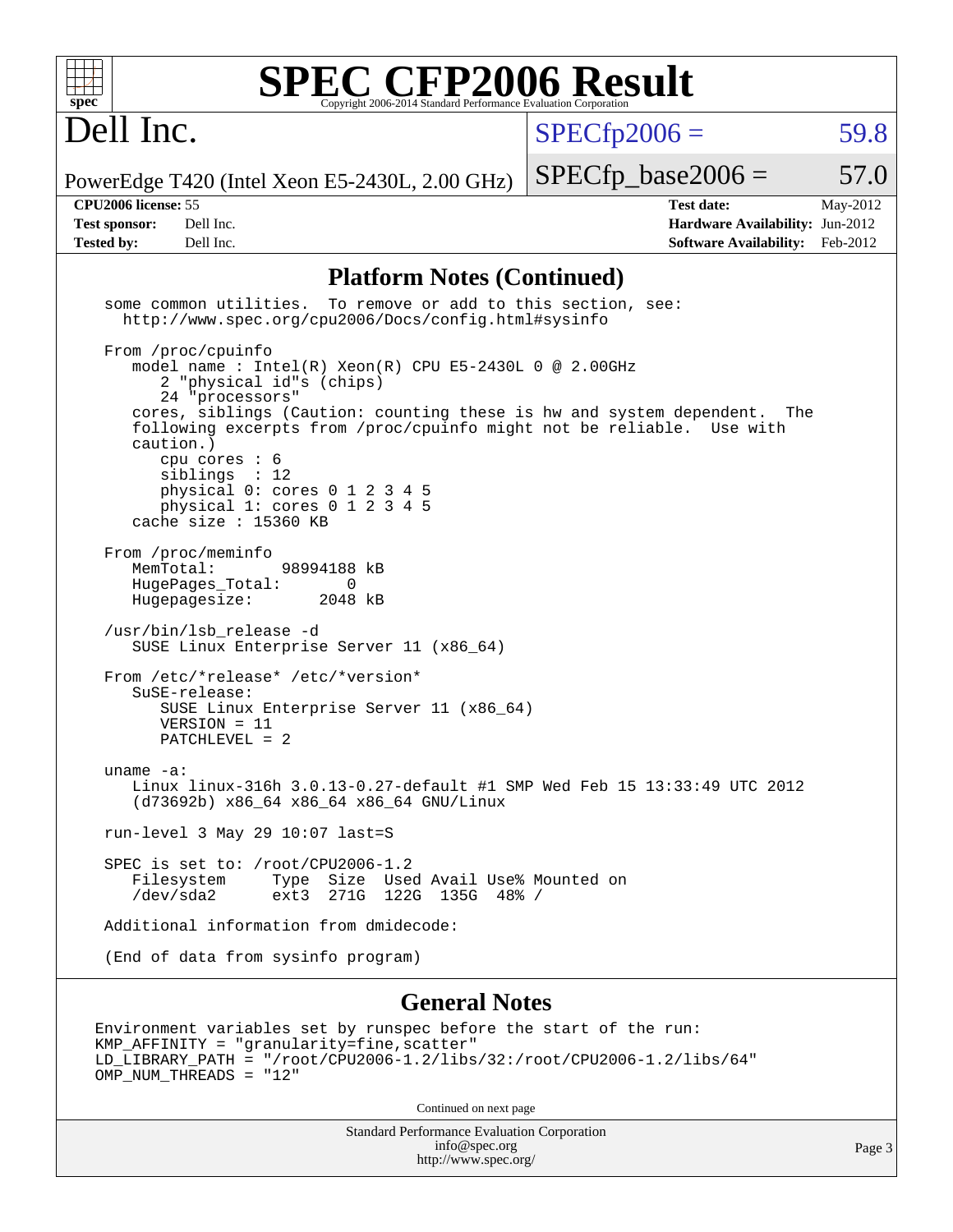

# Dell Inc.

 $SPECTp2006 = 59.8$ 

PowerEdge T420 (Intel Xeon E5-2430L, 2.00 GHz)

### **[CPU2006 license:](http://www.spec.org/auto/cpu2006/Docs/result-fields.html#CPU2006license)** 55 **[Test date:](http://www.spec.org/auto/cpu2006/Docs/result-fields.html#Testdate)** May-2012

 $SPECfp\_base2006 = 57.0$ 

**[Test sponsor:](http://www.spec.org/auto/cpu2006/Docs/result-fields.html#Testsponsor)** Dell Inc. **[Hardware Availability:](http://www.spec.org/auto/cpu2006/Docs/result-fields.html#HardwareAvailability)** Jun-2012 **[Tested by:](http://www.spec.org/auto/cpu2006/Docs/result-fields.html#Testedby)** Dell Inc. **[Software Availability:](http://www.spec.org/auto/cpu2006/Docs/result-fields.html#SoftwareAvailability)** Feb-2012

### **[General Notes \(Continued\)](http://www.spec.org/auto/cpu2006/Docs/result-fields.html#GeneralNotes)**

 Binaries compiled on a system with 1x Core i7-860 CPU + 8GB memory using RHEL5.5 Transparent Huge Pages disabled with: echo never > /sys/kernel/mm/transparent\_hugepage/enabled Filesystem page cache cleared with:<br>echo 1> /proc/sys/vm/drop cac /proc/sys/vm/drop\_caches

## **[Base Compiler Invocation](http://www.spec.org/auto/cpu2006/Docs/result-fields.html#BaseCompilerInvocation)**

[C benchmarks](http://www.spec.org/auto/cpu2006/Docs/result-fields.html#Cbenchmarks):  $\text{icc}$   $-\text{m64}$ 

[C++ benchmarks:](http://www.spec.org/auto/cpu2006/Docs/result-fields.html#CXXbenchmarks) [icpc -m64](http://www.spec.org/cpu2006/results/res2012q3/cpu2006-20120703-23422.flags.html#user_CXXbase_intel_icpc_64bit_bedb90c1146cab66620883ef4f41a67e)

[Fortran benchmarks](http://www.spec.org/auto/cpu2006/Docs/result-fields.html#Fortranbenchmarks): [ifort -m64](http://www.spec.org/cpu2006/results/res2012q3/cpu2006-20120703-23422.flags.html#user_FCbase_intel_ifort_64bit_ee9d0fb25645d0210d97eb0527dcc06e)

[Benchmarks using both Fortran and C](http://www.spec.org/auto/cpu2006/Docs/result-fields.html#BenchmarksusingbothFortranandC):<br>icc -m64 ifort -m64  $-m64$  ifort  $-m64$ 

## **[Base Portability Flags](http://www.spec.org/auto/cpu2006/Docs/result-fields.html#BasePortabilityFlags)**

| 410.bwaves: -DSPEC CPU LP64                  |                                                                |
|----------------------------------------------|----------------------------------------------------------------|
| 416.gamess: -DSPEC_CPU_LP64                  |                                                                |
| 433.milc: -DSPEC CPU LP64                    |                                                                |
| 434.zeusmp: - DSPEC_CPU_LP64                 |                                                                |
| 435.gromacs: -DSPEC_CPU_LP64 -nofor_main     |                                                                |
| 436.cactusADM: - DSPEC CPU LP64 - nofor main |                                                                |
| 437.leslie3d: -DSPEC CPU LP64                |                                                                |
| 444.namd: - DSPEC CPU LP64                   |                                                                |
| 447.dealII: -DSPEC CPU LP64                  |                                                                |
| 450.soplex: -DSPEC_CPU_LP64                  |                                                                |
| 453.povray: -DSPEC_CPU_LP64                  |                                                                |
| 454.calculix: - DSPEC CPU LP64 - nofor main  |                                                                |
| 459. GemsFDTD: - DSPEC CPU LP64              |                                                                |
| 465.tonto: - DSPEC CPU LP64                  |                                                                |
| 470.1bm: - DSPEC CPU LP64                    |                                                                |
|                                              | 481.wrf: -DSPEC_CPU_LP64 -DSPEC_CPU_CASE_FLAG -DSPEC_CPU_LINUX |
| 482.sphinx3: -DSPEC_CPU_LP64                 |                                                                |
|                                              |                                                                |

## **[Base Optimization Flags](http://www.spec.org/auto/cpu2006/Docs/result-fields.html#BaseOptimizationFlags)**

[C benchmarks](http://www.spec.org/auto/cpu2006/Docs/result-fields.html#Cbenchmarks):

[-xAVX](http://www.spec.org/cpu2006/results/res2012q3/cpu2006-20120703-23422.flags.html#user_CCbase_f-xAVX) [-ipo](http://www.spec.org/cpu2006/results/res2012q3/cpu2006-20120703-23422.flags.html#user_CCbase_f-ipo) [-O3](http://www.spec.org/cpu2006/results/res2012q3/cpu2006-20120703-23422.flags.html#user_CCbase_f-O3) [-no-prec-div](http://www.spec.org/cpu2006/results/res2012q3/cpu2006-20120703-23422.flags.html#user_CCbase_f-no-prec-div) [-static](http://www.spec.org/cpu2006/results/res2012q3/cpu2006-20120703-23422.flags.html#user_CCbase_f-static) [-parallel](http://www.spec.org/cpu2006/results/res2012q3/cpu2006-20120703-23422.flags.html#user_CCbase_f-parallel) [-opt-prefetch](http://www.spec.org/cpu2006/results/res2012q3/cpu2006-20120703-23422.flags.html#user_CCbase_f-opt-prefetch) [-ansi-alias](http://www.spec.org/cpu2006/results/res2012q3/cpu2006-20120703-23422.flags.html#user_CCbase_f-ansi-alias)

Continued on next page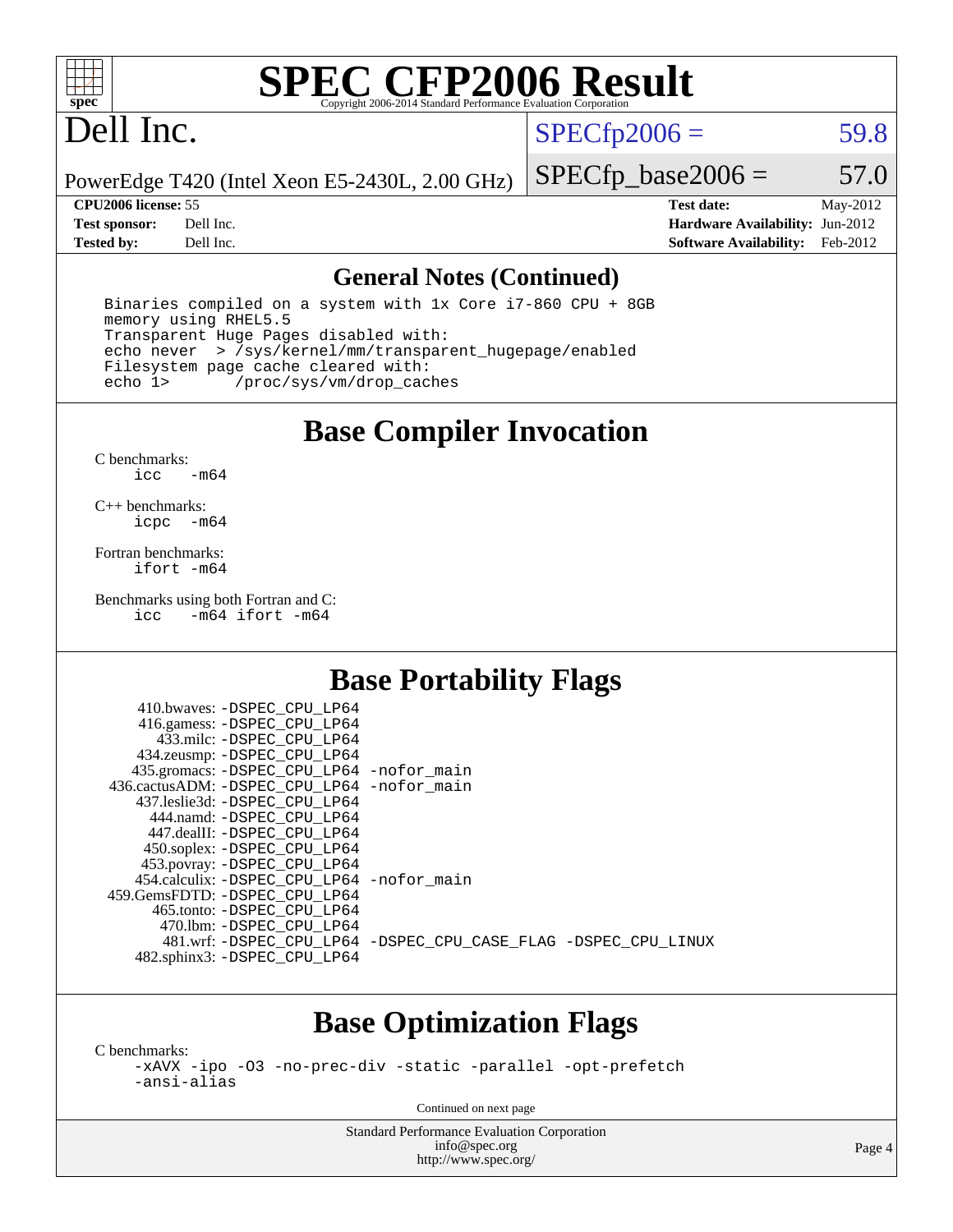

# Dell Inc.

 $SPECfp2006 = 59.8$  $SPECfp2006 = 59.8$ 

PowerEdge T420 (Intel Xeon E5-2430L, 2.00 GHz)

 $SPECfp\_base2006 = 57.0$ 

**[CPU2006 license:](http://www.spec.org/auto/cpu2006/Docs/result-fields.html#CPU2006license)** 55 **[Test date:](http://www.spec.org/auto/cpu2006/Docs/result-fields.html#Testdate)** May-2012 **[Test sponsor:](http://www.spec.org/auto/cpu2006/Docs/result-fields.html#Testsponsor)** Dell Inc. **[Hardware Availability:](http://www.spec.org/auto/cpu2006/Docs/result-fields.html#HardwareAvailability)** Jun-2012 **[Tested by:](http://www.spec.org/auto/cpu2006/Docs/result-fields.html#Testedby)** Dell Inc. **[Software Availability:](http://www.spec.org/auto/cpu2006/Docs/result-fields.html#SoftwareAvailability)** Feb-2012

# **[Base Optimization Flags \(Continued\)](http://www.spec.org/auto/cpu2006/Docs/result-fields.html#BaseOptimizationFlags)**

[C++ benchmarks:](http://www.spec.org/auto/cpu2006/Docs/result-fields.html#CXXbenchmarks) [-xAVX](http://www.spec.org/cpu2006/results/res2012q3/cpu2006-20120703-23422.flags.html#user_CXXbase_f-xAVX) [-ipo](http://www.spec.org/cpu2006/results/res2012q3/cpu2006-20120703-23422.flags.html#user_CXXbase_f-ipo) [-O3](http://www.spec.org/cpu2006/results/res2012q3/cpu2006-20120703-23422.flags.html#user_CXXbase_f-O3) [-no-prec-div](http://www.spec.org/cpu2006/results/res2012q3/cpu2006-20120703-23422.flags.html#user_CXXbase_f-no-prec-div) [-static](http://www.spec.org/cpu2006/results/res2012q3/cpu2006-20120703-23422.flags.html#user_CXXbase_f-static) [-opt-prefetch](http://www.spec.org/cpu2006/results/res2012q3/cpu2006-20120703-23422.flags.html#user_CXXbase_f-opt-prefetch) [-ansi-alias](http://www.spec.org/cpu2006/results/res2012q3/cpu2006-20120703-23422.flags.html#user_CXXbase_f-ansi-alias) [Fortran benchmarks](http://www.spec.org/auto/cpu2006/Docs/result-fields.html#Fortranbenchmarks): [-xAVX](http://www.spec.org/cpu2006/results/res2012q3/cpu2006-20120703-23422.flags.html#user_FCbase_f-xAVX) [-ipo](http://www.spec.org/cpu2006/results/res2012q3/cpu2006-20120703-23422.flags.html#user_FCbase_f-ipo) [-O3](http://www.spec.org/cpu2006/results/res2012q3/cpu2006-20120703-23422.flags.html#user_FCbase_f-O3) [-no-prec-div](http://www.spec.org/cpu2006/results/res2012q3/cpu2006-20120703-23422.flags.html#user_FCbase_f-no-prec-div) [-static](http://www.spec.org/cpu2006/results/res2012q3/cpu2006-20120703-23422.flags.html#user_FCbase_f-static) [-parallel](http://www.spec.org/cpu2006/results/res2012q3/cpu2006-20120703-23422.flags.html#user_FCbase_f-parallel) [-opt-prefetch](http://www.spec.org/cpu2006/results/res2012q3/cpu2006-20120703-23422.flags.html#user_FCbase_f-opt-prefetch) [Benchmarks using both Fortran and C](http://www.spec.org/auto/cpu2006/Docs/result-fields.html#BenchmarksusingbothFortranandC):

[-xAVX](http://www.spec.org/cpu2006/results/res2012q3/cpu2006-20120703-23422.flags.html#user_CC_FCbase_f-xAVX) [-ipo](http://www.spec.org/cpu2006/results/res2012q3/cpu2006-20120703-23422.flags.html#user_CC_FCbase_f-ipo) [-O3](http://www.spec.org/cpu2006/results/res2012q3/cpu2006-20120703-23422.flags.html#user_CC_FCbase_f-O3) [-no-prec-div](http://www.spec.org/cpu2006/results/res2012q3/cpu2006-20120703-23422.flags.html#user_CC_FCbase_f-no-prec-div) [-static](http://www.spec.org/cpu2006/results/res2012q3/cpu2006-20120703-23422.flags.html#user_CC_FCbase_f-static) [-parallel](http://www.spec.org/cpu2006/results/res2012q3/cpu2006-20120703-23422.flags.html#user_CC_FCbase_f-parallel) [-opt-prefetch](http://www.spec.org/cpu2006/results/res2012q3/cpu2006-20120703-23422.flags.html#user_CC_FCbase_f-opt-prefetch) [-ansi-alias](http://www.spec.org/cpu2006/results/res2012q3/cpu2006-20120703-23422.flags.html#user_CC_FCbase_f-ansi-alias)

# **[Peak Compiler Invocation](http://www.spec.org/auto/cpu2006/Docs/result-fields.html#PeakCompilerInvocation)**

[C benchmarks](http://www.spec.org/auto/cpu2006/Docs/result-fields.html#Cbenchmarks):  $\frac{1}{2}$ cc  $-\text{m64}$ 

[C++ benchmarks:](http://www.spec.org/auto/cpu2006/Docs/result-fields.html#CXXbenchmarks) [icpc -m64](http://www.spec.org/cpu2006/results/res2012q3/cpu2006-20120703-23422.flags.html#user_CXXpeak_intel_icpc_64bit_bedb90c1146cab66620883ef4f41a67e)

[Fortran benchmarks](http://www.spec.org/auto/cpu2006/Docs/result-fields.html#Fortranbenchmarks): [ifort -m64](http://www.spec.org/cpu2006/results/res2012q3/cpu2006-20120703-23422.flags.html#user_FCpeak_intel_ifort_64bit_ee9d0fb25645d0210d97eb0527dcc06e)

[Benchmarks using both Fortran and C](http://www.spec.org/auto/cpu2006/Docs/result-fields.html#BenchmarksusingbothFortranandC): [icc -m64](http://www.spec.org/cpu2006/results/res2012q3/cpu2006-20120703-23422.flags.html#user_CC_FCpeak_intel_icc_64bit_0b7121f5ab7cfabee23d88897260401c) [ifort -m64](http://www.spec.org/cpu2006/results/res2012q3/cpu2006-20120703-23422.flags.html#user_CC_FCpeak_intel_ifort_64bit_ee9d0fb25645d0210d97eb0527dcc06e)

## **[Peak Portability Flags](http://www.spec.org/auto/cpu2006/Docs/result-fields.html#PeakPortabilityFlags)**

Same as Base Portability Flags

# **[Peak Optimization Flags](http://www.spec.org/auto/cpu2006/Docs/result-fields.html#PeakOptimizationFlags)**

[C benchmarks](http://www.spec.org/auto/cpu2006/Docs/result-fields.html#Cbenchmarks):

 433.milc: [-xAVX](http://www.spec.org/cpu2006/results/res2012q3/cpu2006-20120703-23422.flags.html#user_peakPASS2_CFLAGSPASS2_LDFLAGS433_milc_f-xAVX)(pass 2) [-prof-gen](http://www.spec.org/cpu2006/results/res2012q3/cpu2006-20120703-23422.flags.html#user_peakPASS1_CFLAGSPASS1_LDFLAGS433_milc_prof_gen_e43856698f6ca7b7e442dfd80e94a8fc)(pass 1) [-ipo](http://www.spec.org/cpu2006/results/res2012q3/cpu2006-20120703-23422.flags.html#user_peakPASS2_CFLAGSPASS2_LDFLAGS433_milc_f-ipo)(pass 2) [-O3](http://www.spec.org/cpu2006/results/res2012q3/cpu2006-20120703-23422.flags.html#user_peakPASS2_CFLAGSPASS2_LDFLAGS433_milc_f-O3)(pass 2) [-no-prec-div](http://www.spec.org/cpu2006/results/res2012q3/cpu2006-20120703-23422.flags.html#user_peakPASS2_CFLAGSPASS2_LDFLAGS433_milc_f-no-prec-div)(pass 2) [-prof-use](http://www.spec.org/cpu2006/results/res2012q3/cpu2006-20120703-23422.flags.html#user_peakPASS2_CFLAGSPASS2_LDFLAGS433_milc_prof_use_bccf7792157ff70d64e32fe3e1250b55)(pass 2) [-static](http://www.spec.org/cpu2006/results/res2012q3/cpu2006-20120703-23422.flags.html#user_peakOPTIMIZE433_milc_f-static) [-auto-ilp32](http://www.spec.org/cpu2006/results/res2012q3/cpu2006-20120703-23422.flags.html#user_peakCOPTIMIZE433_milc_f-auto-ilp32) [-ansi-alias](http://www.spec.org/cpu2006/results/res2012q3/cpu2006-20120703-23422.flags.html#user_peakCOPTIMIZE433_milc_f-ansi-alias)

 $470.$ lbm: basepeak = yes

 482.sphinx3: [-xAVX](http://www.spec.org/cpu2006/results/res2012q3/cpu2006-20120703-23422.flags.html#user_peakOPTIMIZE482_sphinx3_f-xAVX) [-ipo](http://www.spec.org/cpu2006/results/res2012q3/cpu2006-20120703-23422.flags.html#user_peakOPTIMIZE482_sphinx3_f-ipo) [-O3](http://www.spec.org/cpu2006/results/res2012q3/cpu2006-20120703-23422.flags.html#user_peakOPTIMIZE482_sphinx3_f-O3) [-no-prec-div](http://www.spec.org/cpu2006/results/res2012q3/cpu2006-20120703-23422.flags.html#user_peakOPTIMIZE482_sphinx3_f-no-prec-div) [-unroll2](http://www.spec.org/cpu2006/results/res2012q3/cpu2006-20120703-23422.flags.html#user_peakCOPTIMIZE482_sphinx3_f-unroll_784dae83bebfb236979b41d2422d7ec2) [-ansi-alias](http://www.spec.org/cpu2006/results/res2012q3/cpu2006-20120703-23422.flags.html#user_peakCOPTIMIZE482_sphinx3_f-ansi-alias) [-parallel](http://www.spec.org/cpu2006/results/res2012q3/cpu2006-20120703-23422.flags.html#user_peakCOPTIMIZE482_sphinx3_f-parallel)

[C++ benchmarks:](http://www.spec.org/auto/cpu2006/Docs/result-fields.html#CXXbenchmarks)

Continued on next page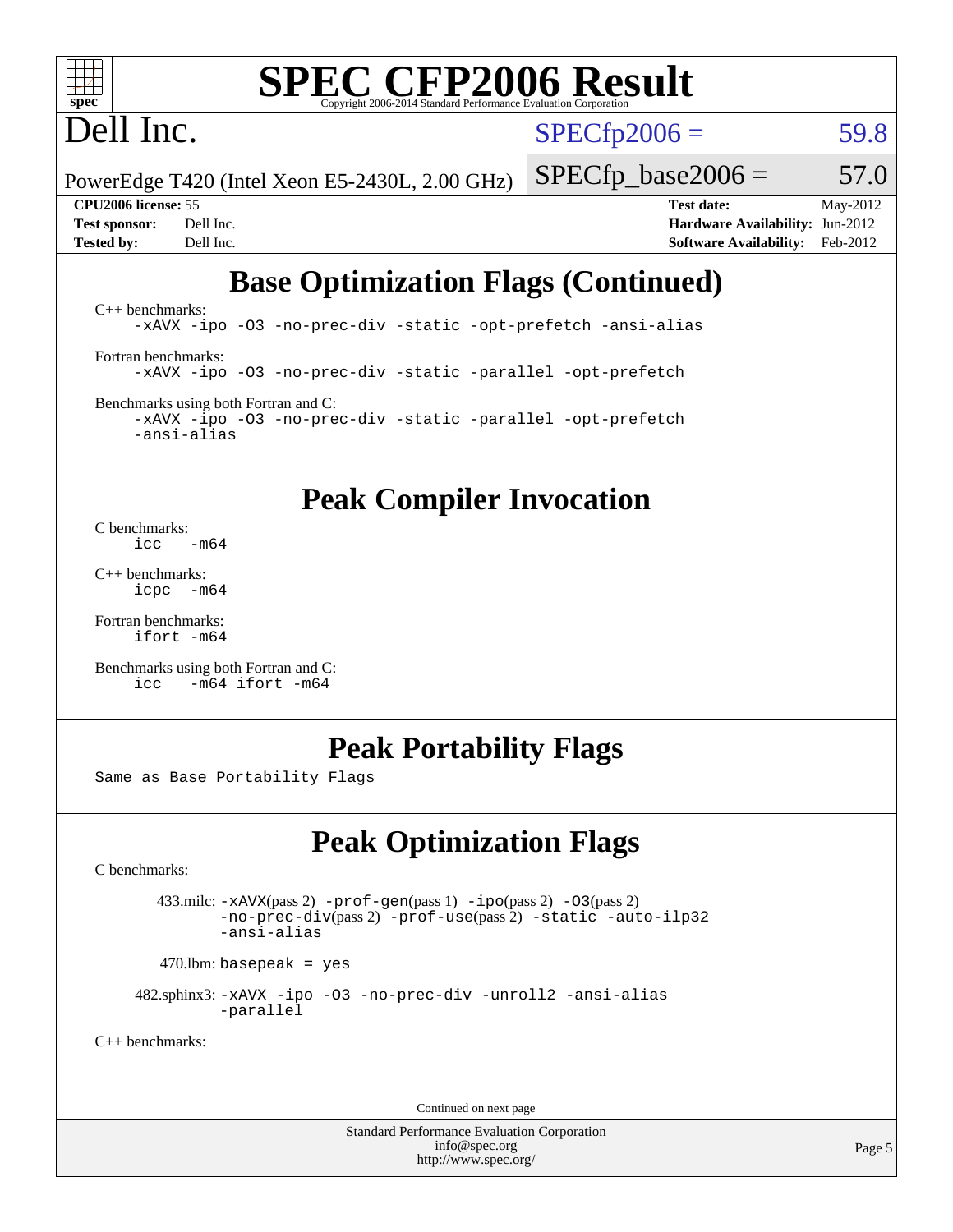

 $SPECfp2006 = 59.8$  $SPECfp2006 = 59.8$ 

PowerEdge T420 (Intel Xeon E5-2430L, 2.00 GHz)

 $SPECTp\_base2006 = 57.0$ 

Dell Inc.

**[CPU2006 license:](http://www.spec.org/auto/cpu2006/Docs/result-fields.html#CPU2006license)** 55 **[Test date:](http://www.spec.org/auto/cpu2006/Docs/result-fields.html#Testdate)** May-2012 **[Test sponsor:](http://www.spec.org/auto/cpu2006/Docs/result-fields.html#Testsponsor)** Dell Inc. **[Hardware Availability:](http://www.spec.org/auto/cpu2006/Docs/result-fields.html#HardwareAvailability)** Jun-2012 **[Tested by:](http://www.spec.org/auto/cpu2006/Docs/result-fields.html#Testedby)** Dell Inc. **[Software Availability:](http://www.spec.org/auto/cpu2006/Docs/result-fields.html#SoftwareAvailability)** Feb-2012

# **[Peak Optimization Flags \(Continued\)](http://www.spec.org/auto/cpu2006/Docs/result-fields.html#PeakOptimizationFlags)**

```
 444.namd: -xAVX(pass 2) -prof-gen(pass 1) -ipo(pass 2) -O3(pass 2)
                   -no-prec-div(pass 2) -prof-use(pass 2) -fno-alias
                   -auto-ilp32
          447.dealII: basepeak = yes
          450.soplex: basepeak = yes
         453.povray: -xAVX(pass 2) -prof-gen(pass 1) -ipo(pass 2) -O3(pass 2)
                   -no-prec-div(pass 2) -prof-use(pass 2) -unroll4 -ansi-alias
  Fortran benchmarks: 
         410.bwaves: -xAVX -ipo -O3 -no-prec-div -opt-prefetch -parallel
                   -static
         416.gamess: -xAVX(pass 2) -prof-gen(pass 1) -ipo(pass 2) -O3(pass 2)
                   -no-prec-div(pass 2) -prof-use(pass 2) -unroll2
                   -inline-level=0-scalar-rep--static
         434.zeusmp: basepeak = yes
         437.leslie3d: basepeak = yes
     459.GemsFDTD: -xAVX(pass 2) -prof-gen(pass 1) -ipo(pass 2) -O3(pass 2)
                   -no-prec-div(pass 2) -prof-use(pass 2) -unroll2
                   -inline-level=0 -opt-prefetch -parallel
           465.tonto: -xAVX(pass 2) -prof-gen(pass 1) -ipo(pass 2) -O3(pass 2)
                   -no-prec-div(pass 2) -prof-use(pass 2) -inline-calloc
                   -opt-malloc-options=3-auto-unroll4
   Benchmarks using both Fortran and C: 
        435.gromacs: basepeak = yes
    436.cactusADM: basepeak = yes
         454.calculix: -xAVX -ipo -O3 -no-prec-div -auto-ilp32 -ansi-alias
            481.wrf: basepeak = yes
                        The flags files that were used to format this result can be browsed at
http://www.spec.org/cpu2006/flags/Intel-ic12.1-official-linux64.20111122.html
http://www.spec.org/cpu2006/flags/Dell-Platform-Settings-V1.2-revA.20120410.00.html
                            You can also download the XML flags sources by saving the following links:
```
<http://www.spec.org/cpu2006/flags/Intel-ic12.1-official-linux64.20111122.xml> <http://www.spec.org/cpu2006/flags/Dell-Platform-Settings-V1.2-revA.20120410.00.xml>

| <b>Standard Performance Evaluation Corporation</b> |
|----------------------------------------------------|
| info@spec.org                                      |
| http://www.spec.org/                               |